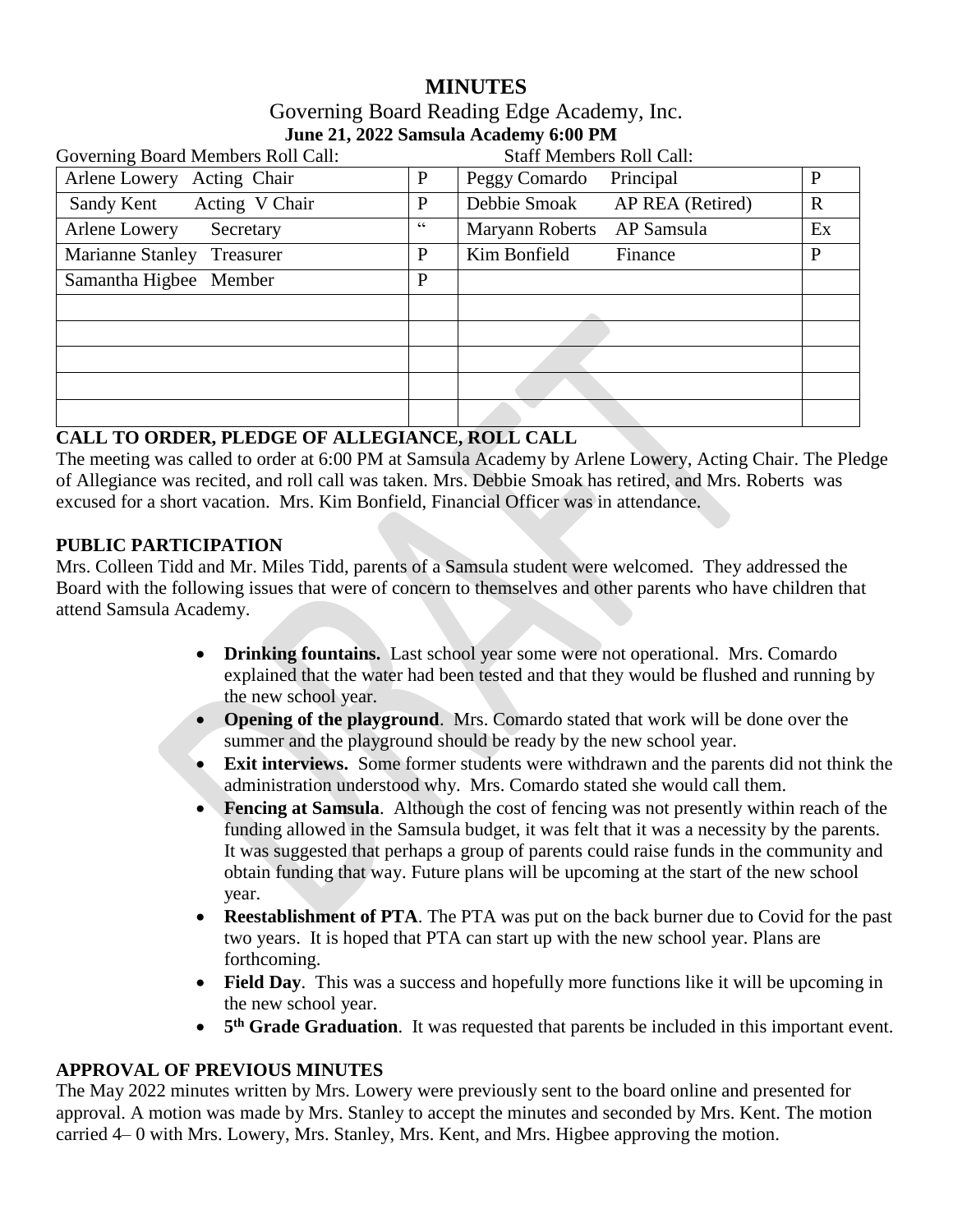Page 1

## Page 2

### **FINANCIAL REPORT**S

The financial reports were presented by Mrs. Marianne Stanley for May 2022.

A motion was made to accept the Reading Edge Academy May financial report by Mrs. Kent and seconded by Mrs. Lowery. The motion carried  $4 - 0$  with Mrs. Lowery, Mrs. Stanley, Mrs. Kent, and Mrs. Higbee voting approval.

A motion was made to accept the Samsula Academy May financial report by Mrs.Kent and seconded by Mrs. Higbee. The motion carried  $4 - 0$  with Mrs. Lowery, Mrs. Stanley, Mrs. Kent, and Mrs. Highbee voting approval.

### **Budget for 2022 – 2023 School Year**

Mrs. Stanley presented the budgets for the  $2022 - 2023$  school year. With attendance down to 157 at Samsula Academy it was understood that more students are needed to have a better balance in the upcoming year. Mrs. Lowery made a motion to accept the Samsula proposed budget, with Mrs. Kent seconding. The motion passed 4 – 0 with Mrs. Lowery, Mrs. Stanley, Mrs. Kent and Mrs. Higbee voting approval.

Mrs. Stanley presented the budget for the 2022-2023 school year at Reading Edge Academy. The enrollment for the upcoming year is at 316 students. Mrs. Kent made a motion to accept the budget for Reading Edge Academy, and Mrs. Lowery seconded that motion. The motion passed  $4 - 0$  with Mrs. Lowery, Mrs. Kent, Mrs. Stanley, and Mrs. Highbee voting approval.

## **ASSISTANT PRINCIPAL'S REPORTS**

# **Reading Edge Academy**

No report was available due to the retirement of Debbie Smoak.

Reading Edge Academy's enrollment is currently 316.

# **SAMULA ACADEMY by Mrs. Maryann Roberts**

**May 31st** – Graduation breakfast for 5th grade students. There was T-shirt signing, class pictures and goodie bags for the kiddos.

**June 1st** - Slide show and awards assembly took place for 5 th grade.

**June 2nd** – Field Day for Grades K-5

**June 3rd** - Graduation "Legacy Walk" for 5th grade - Students made one complete walk around campus for the very last time. All other grade levels came out to cheer the 5th graders as they walked around the main classrooms.

**June 3rd** - Last day of school for students - report cards went home.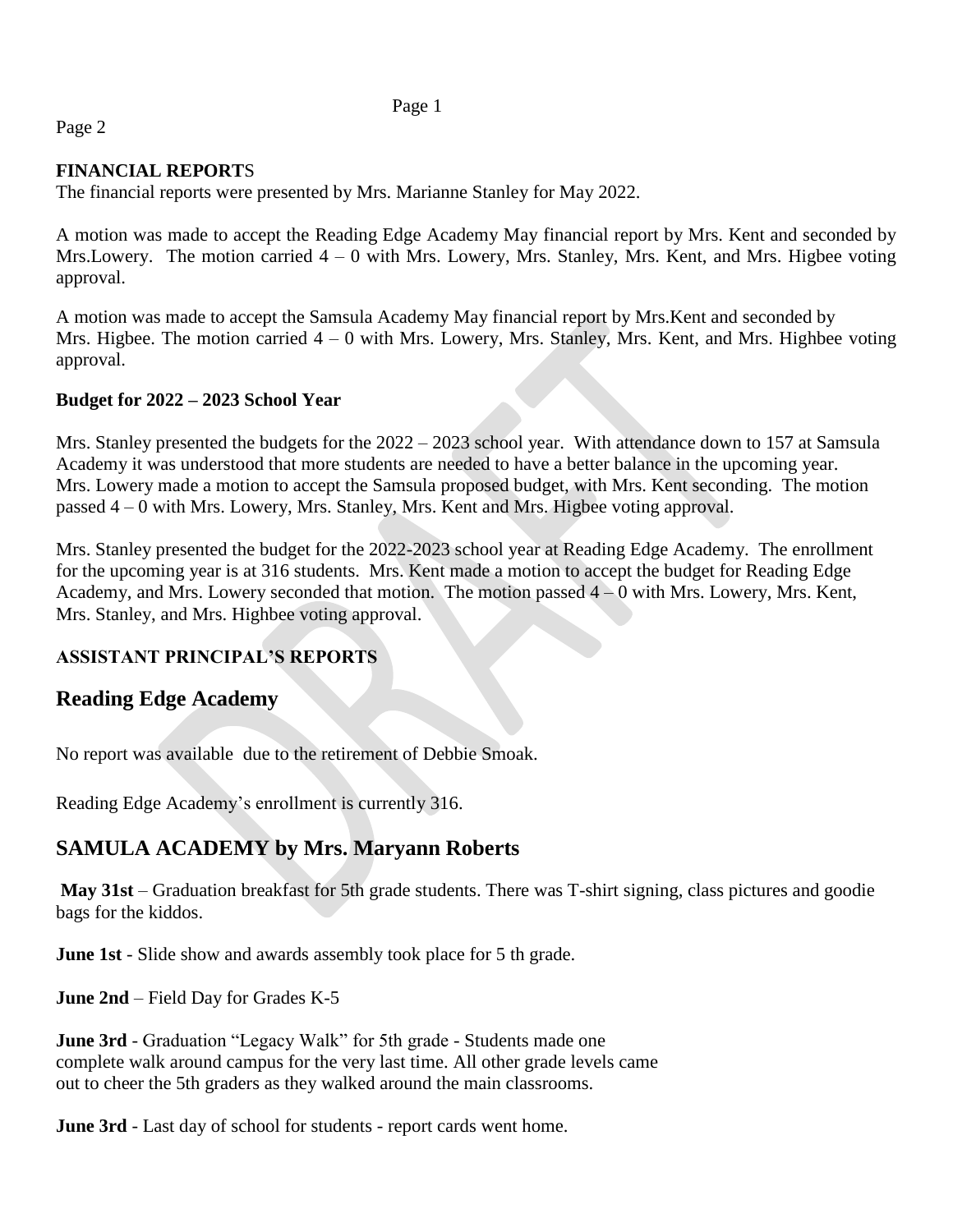**June 6 & 7** – Teacher duty days for all teachers.

**June 7th** - End of the year luncheon catered by Olive Garden. Page 3

**June 13th - June 30th** - Tutoring began for all students in grades K-5.

**June 14th** – Administrative meetings took place at Reading Edge Academy.

**June15th** – Administrative workshop was attended by Peggy Comardo and Maryann Roberts. Topic was setting up PD in MyPGS so teachers receive point for in house PD.

**June 22nd** – Mid tutoring data collection and review for tutoring.

**June 30th** – Final Data Collection and review for tutoring.

#### **PRINCIPAL'S MESSAGE**

Mrs. Comardo thanked Mrs. Bonfield and Mrs. Stanley for their hard work on the budget that was presented at this meeting. She also thanked Mrs. Bonfield for all the hours she has been putting in getting ready for the upcoming audit and for working on the upcoming new year salaries.

#### **OLD BUSINESS**

### **Governing Board Officers for School Year 2022 – 2023**

| Chair      | Arlene Lowery           |
|------------|-------------------------|
| Vice Chair | <b>Sandy Kent</b>       |
| Secretary  | <b>Arlene Lowery</b>    |
| Treasurer  | <b>Marianne Stanley</b> |

Mrs. Stanley made a motion to accept the upcoming 2022-2023 school year Governing Board officers as listed above. Mrs. Highbee seconded the motion. The motion passed  $4 - 0$  with Mrs. Lowery, Mrs. Kent, Mrs. Stanley and Mrs. Highbee voting approval.

#### **NEW BUSINESS**

### **Paint Donation for Samsula Academy School Building**

Mr. Randy Haithcock with Southern Paint has graciously offered to donate paint for the Samsula Academy school building. Mrs.Kent will look into having the building pressure treated to ready for painting. Mrs. Highbee will get three quotes from professional painters for the front of the building, and organize the volunteers who agreed to help with this project.

**NEXT MEETING: August 30**, 2022 at Reading Edge Academy (Mrs. Stanley made a motion to move the first meeting to August  $30<sup>th</sup>$ , and Mrs. Kent seconded. The motion passed 4 -0 with Mrs. Lowery, Mrs. Kent, Mrs. Stanley and Mrs. Highbee approving.)

**ADJOURNMENT**: The meeting adjourned at 7:40 P.M.

Respectfully Submitted,